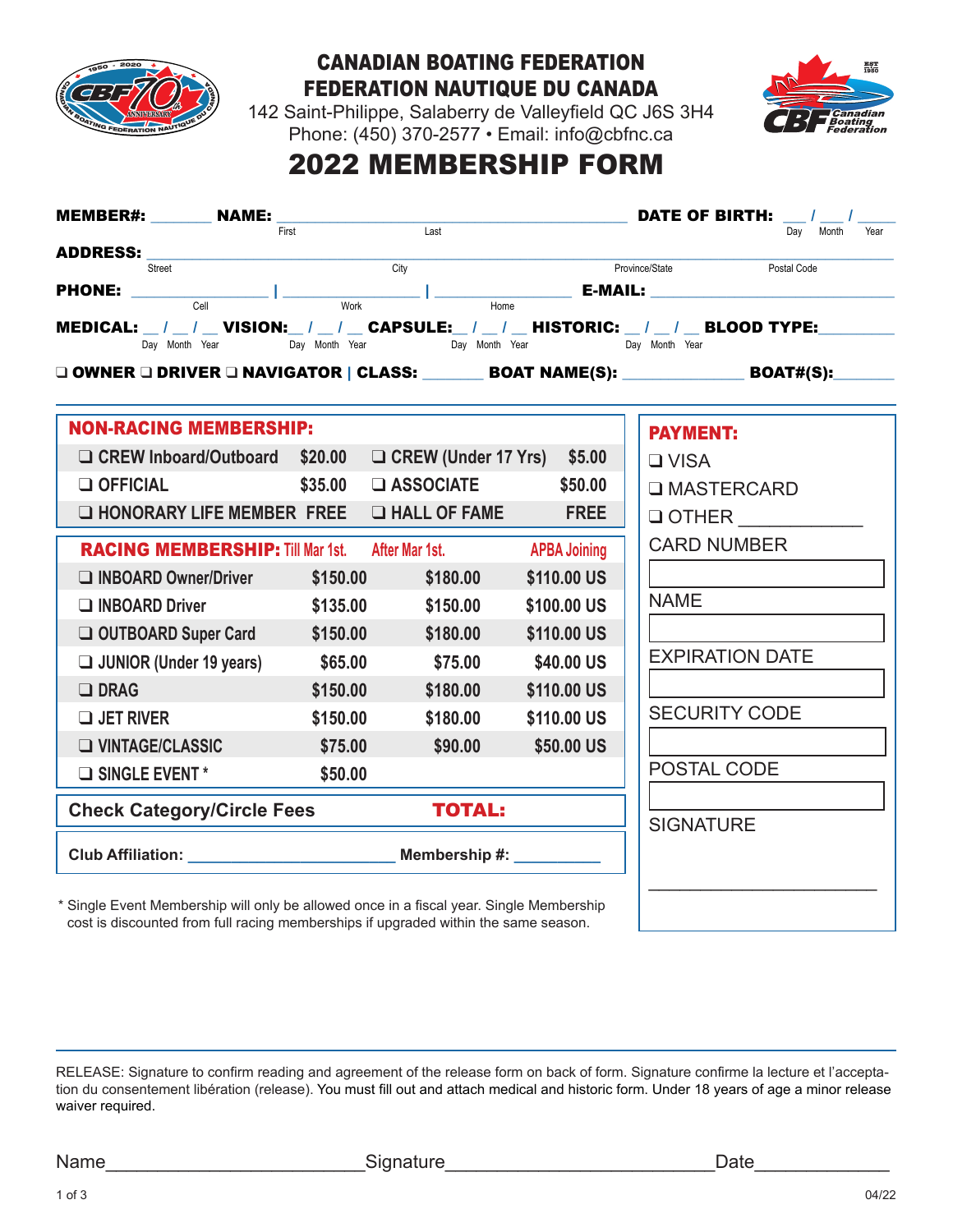## Canadian Boating Federation Nautique du Canada

### Drivers Medical History / Historique Médical des Coureurs

CBFNC reserves the right to require a medical or eyes examination anytime. La CBFNC se réserve le droit d'exiger un examen médical ou de la vue en tout temps.

| (1) Eye trouble except glasses?                                                                                                                                                                         |  | Yes No<br>$\Box$<br>$\textcircled{\scriptsize{1}}$ |  |
|---------------------------------------------------------------------------------------------------------------------------------------------------------------------------------------------------------|--|----------------------------------------------------|--|
| Souffrez-vous d'une maladie oculaire?<br>(2) Any drug, narcotic or excess drinking habit?<br>Souffrez-vous d'alcoolisme ou de dépendance à la drogue?                                                   |  |                                                    |  |
| (3) Fainting or dizziness spells or epilepsy?<br>Souffrez-vous d'évanouissements, d'étourdissements ou d'épilepsie?                                                                                     |  |                                                    |  |
| 4) Head injury?<br>Avez-vous récemment subi un traumatisme crânien?                                                                                                                                     |  |                                                    |  |
| (5) Psychiatric problem?<br>Souffrez-vous de problème psychiatrique?                                                                                                                                    |  | $(5)$ $\Box$ $\Box$                                |  |
| (6) Asthma or bronchitis?                                                                                                                                                                               |  | $6)$ $\Box$                                        |  |
| Souffrez-vous d'asthme ou bronchite?<br>(7) Infection or renal failure in evolution?                                                                                                                    |  | ⑦ □□                                               |  |
| Souffrez-vous d'infection ou d'insuffisance rénale en évolution?<br>(8) Have you undergone total or partial loss of a member?<br>Avez-vous subi la perte totale ou partielle d'un membre?               |  |                                                    |  |
| (9) Disabled member at a joint or spine?<br>Avez-vous une mobilité réduite à un membre, une articulation ou à la colonne vertébrale?                                                                    |  |                                                    |  |
| (10) Muscular or articulatory trouble?<br>Souffrez-vous d'une maladie musculaire ou articulatoire?                                                                                                      |  | $\circledcirc$ $\Box$ $\Box$                       |  |
| (1) Diabetes?<br>Souffrez-vous du diabète?                                                                                                                                                              |  | $\textcircled{\tiny{1}}$ $\Box$ $\Box$             |  |
| (12) Heart trouble, high or low pressure?<br>Souffrez-vous d'une maladie cardiaque ou d'hypertension artérielle?                                                                                        |  | $(12)$ $\Box$                                      |  |
| (13) Taking any medication?<br>Prenez-vous des médicaments?                                                                                                                                             |  | $\circledR$ $\square$ $\square$                    |  |
| (14) Any surgery, fractures or a serious illness over the last 2 years?<br>Avez-vous subi des interventions chirurgicales, des fractures ou souffert d'une maladie grave depuis les 2 dernières années? |  |                                                    |  |
| (15) Do you have an illness or disability not mentioned above?<br>Souffrez-vous d'une maladie ou d'une incapacité qui n'est pas mentionnée ci-haut?                                                     |  | $(15)$ $\Box$<br>Oui Non                           |  |

\*For each **YES** checked describe condition/Pour chaque **OUI** coché veuillez fournir des détails :

I hereby certify that all statements provide by me are complete and true.

Je certifie que toutes les réponses du questionnaire remplis par moi sont complètes et véridiques.

Signature Date